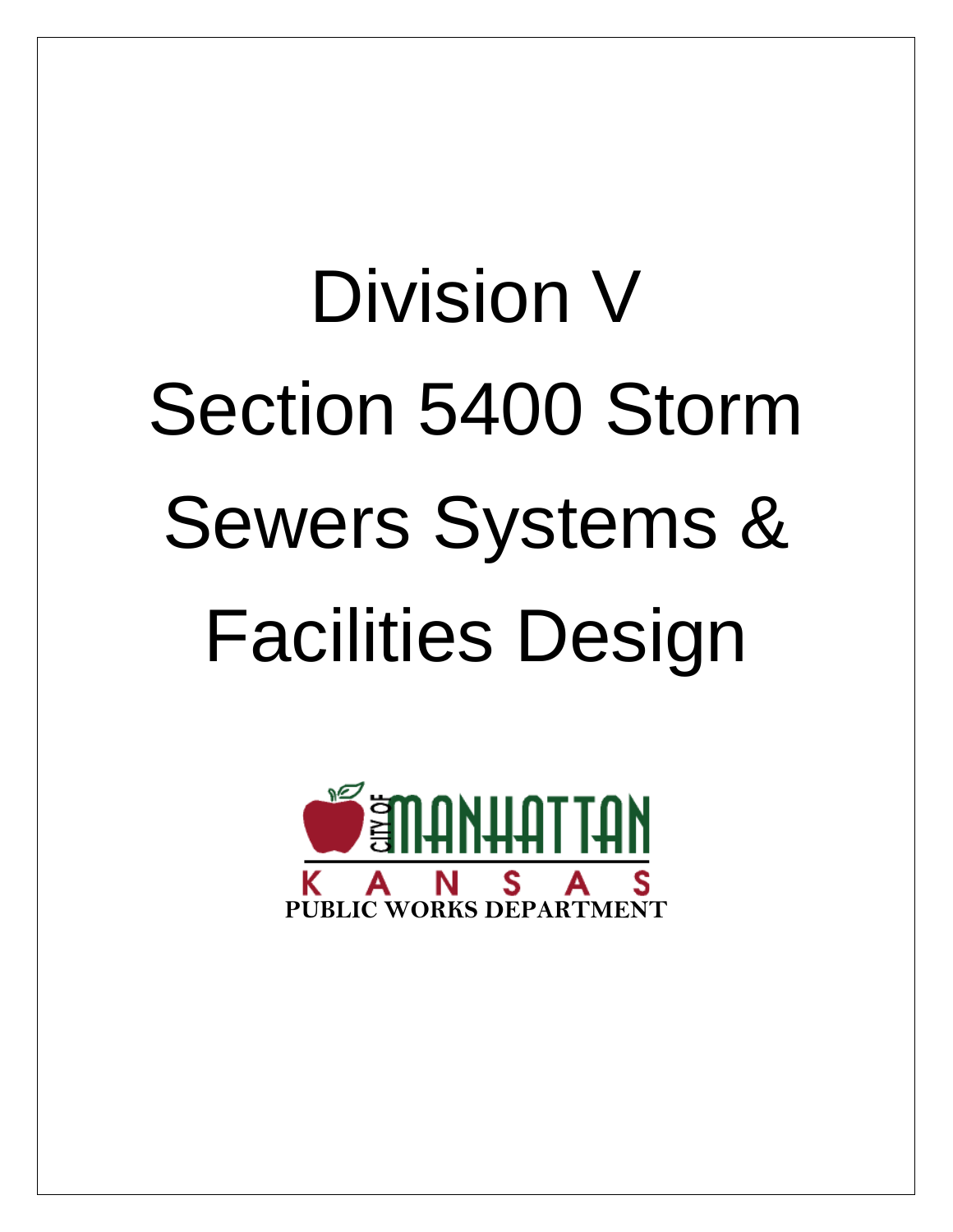# **DIVISION V** CONSTRUCTION AND MATERIAL SPECIFICATIONS

## SECTION 5400 STORM SEWERS SYSTEMS AND FACILITIES DESIGN

| 5400   |  |
|--------|--|
| 54101  |  |
| 5401.1 |  |
| 5401.2 |  |
| 5402   |  |